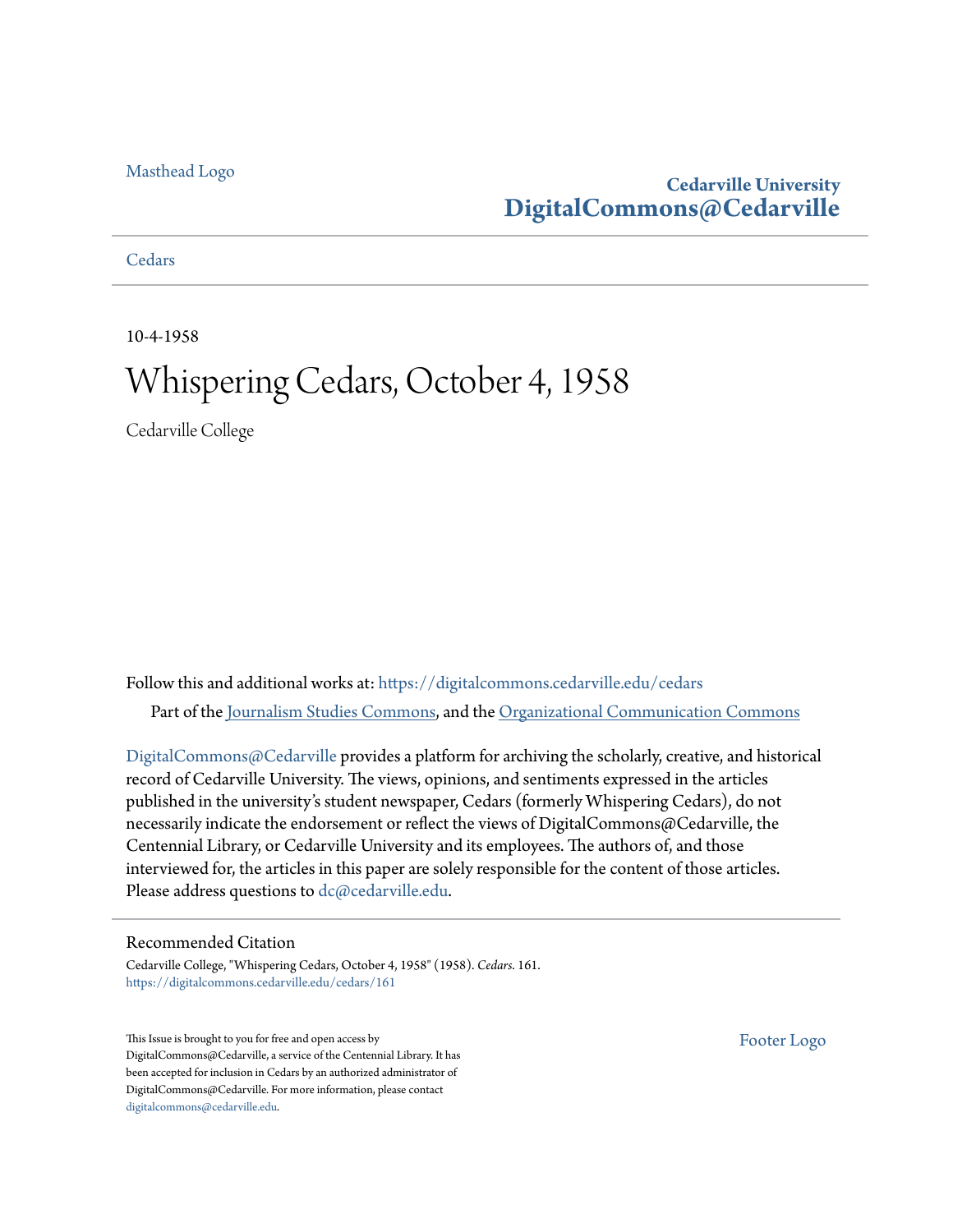#### III  $\overline{\text{VOL}}$

 $\omega_{\rm{B}}$  ,  $\omega_{\rm{B}}$ 

ţ

## NEW FACULTY

Extensive and varried is the background of one of our newest faculty members, Mr. Richard Cooke. Mr. Cooke, who hails from Long Island, began his music career at the age of thirteen,  $\overline{a}$ s trateling song leader and soloist. For a time he played with the Percy Crawford trumpet trio, and sang in the Jack Wyrtzen quartet.

Because of his obvious musical Cooke received a talent, Mr. scholarship from Kings College. After spending two years at Kings, he attended.Fredonia State Teach-He received the deers College. gree B. S. in Music Education from Hofstra, Long Island. At present he is expecting to complete work for the Master of Education degree.

Before, coming to Cedarville, Mr. Coolie was dean of Riverview Acadamy in Neptune, New Jersey. He  $^{1}$  is married and has two children.

Mr. Cooke is especially impressed with the growth program thich Cedarville is promoting. He feels. that growth in a school is a definite s i g n of the Lord's approval and blesshing up on the school.

### October 4, 1958

#### HOMECOMING PLAY CAST SELECTED

"Dr. Hudson's Secret Journal" a three-act play by Anne Coulter Martens b a s e d on the book by Lloyd C. Douglas, has been chosen to be presented on November, 1, 1958, by the students of the college.

The secret pages of Dr. Hudson's journal come to life: in this exciting play which takes you "behind the seenes" in a great hos. pital. The patients, doctors, nurses, and visitors are involved in a moving story which centers around a dedicated man, Dr. Hudson, The setting is the doctors office at Brightwood Hospital, and as the curtain rises. he is dis. covered reading from his secret journal. "Sometimes I feel as if I've taken hold of a high-tension wire." Dr. Hudson confesses as he attempts to describe his feelings in the midst of his sometimes desperate efforts at the hospital. is quite His secretary, Nancy. Worried about him for he is driving himself to the limit.

Other characters who help unfold the plot besides Dr. Hudson, and Nancy, his attractive secretary, are as follows: Joyce, Dr. Conit. Page 4

 $No<sub>c</sub>$  2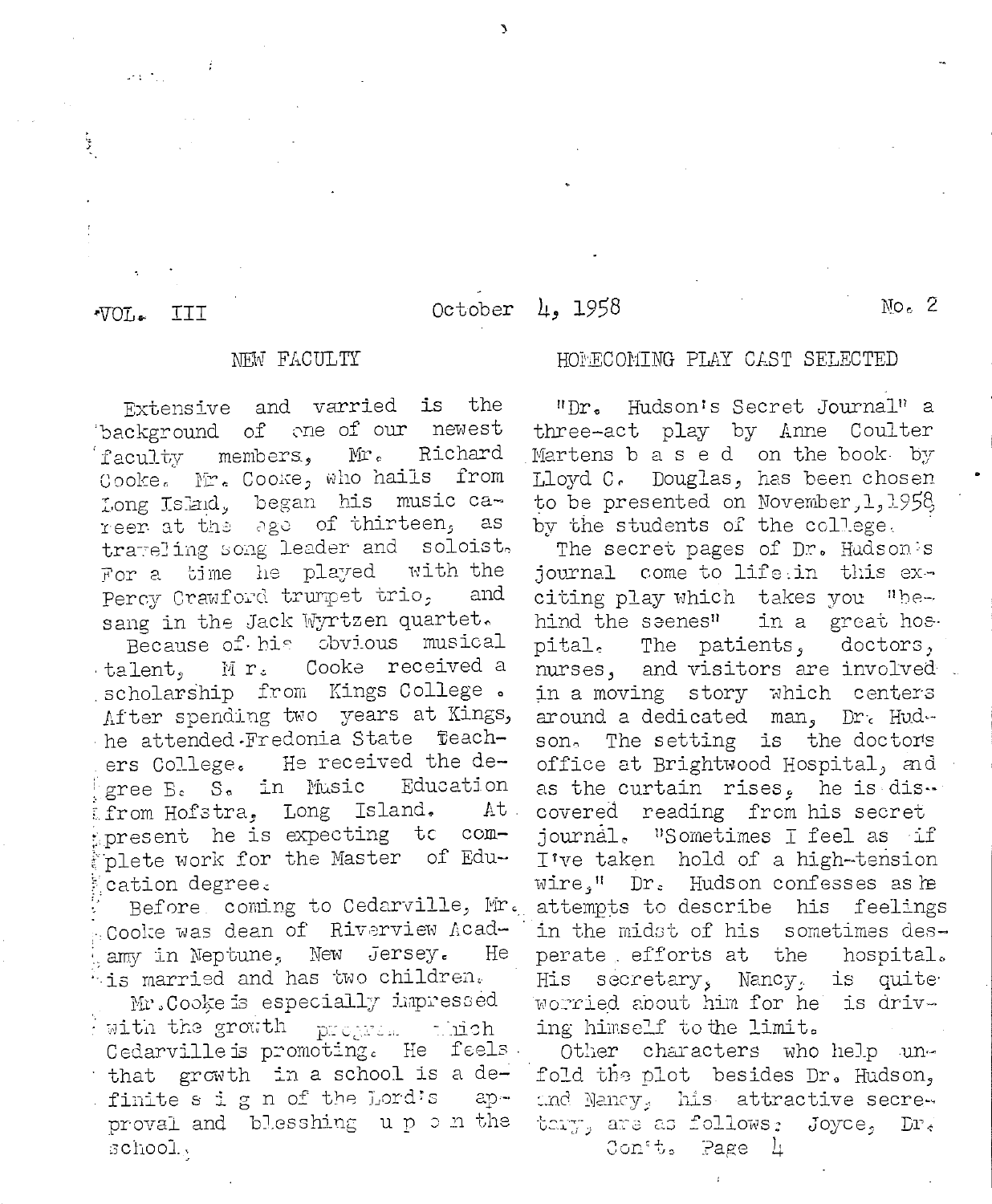#### The 1959 Miracle Staff

When you hear strange goings-on on the third floor of the Ad Building, chances are that it is more than mice, gnats, and flies. The Yearbook Staff too meets up there at least once a week to work on the Miracle for next spring.

The 1959 Miracle Staff was chosen by faculty members from the Junior Class students sug ested by Miss Ruth Kantzer, Yearbook Advisor. Long before the 1958 Miracle came out in May, the 1959 staff members--Larry Smith, editor; Lois Jeremich, assistant editor; Lucy Lyons, so cial editor; Dave Matson, Sports editor; Helen Stevens, art editor; John Entner, photographer; Warren Woodard, business manager; DeElda Payton. publicity chairman; Phyllis Ernst, typist; and Esther Weiss, s ophomore class representative-were busy beginning next spring's Miracle. Before summer vacation started, sixteen pages of the new yearbook were sent to Taylor Publishing Company.

Back at school for the fall semester, the Yearhook Staff held its first meeting Tuesday evening, September 15 to begin work on another sixtetn-page signature due November 1. Chuck Horn will take the place of DeElda rayton as exthusiastic publicity chairman because De did not come back this fall.

The Miracle is an annual Cedarville College publication traditionally a Junior Class project. It is fin an ced by a portion of the general fee which each student pays at registration time, by a dvertisements of churches, families, and business enterprises, and by staff money-raising projects. Last spring the 1959 Miraclo staff sponsored a successful car-polishing bee which brought in over \$100.00. The Junior Class was asked to h clp in washing, cleaning, and polishing the cars, but many students from other classes also helped out. Similar projects are being planned for this fall and winter.

--Now Faculty

Of particular interest is Mr. Cooke's comment on the food served here at school. He says that the meals served here are far better th an those in other schools he has been acquainted with.

Besides teaching, on weekends Cooke travels with President Mr. Jeremiah, representing our school and the Lord Jesus Christ.

#### WHISPERING CEDARS STAFF

| Editor  |               | Marlono Davis    |
|---------|---------------|------------------|
| Sports  |               | Davo Thomas      |
| Fuaturo | $\mathcal{A}$ | Paul VanKlock    |
| Social  |               | Sandy Millikin   |
| Nows    |               | Bob Prico        |
|         |               | · Linda Johnson  |
| Typists |               | Joyce Grant      |
|         |               | Charlono Rossler |
| Mailing |               | Delores Osborn   |
|         |               | Ruth Yost        |
| Advisor |               | Miss Kantzor     |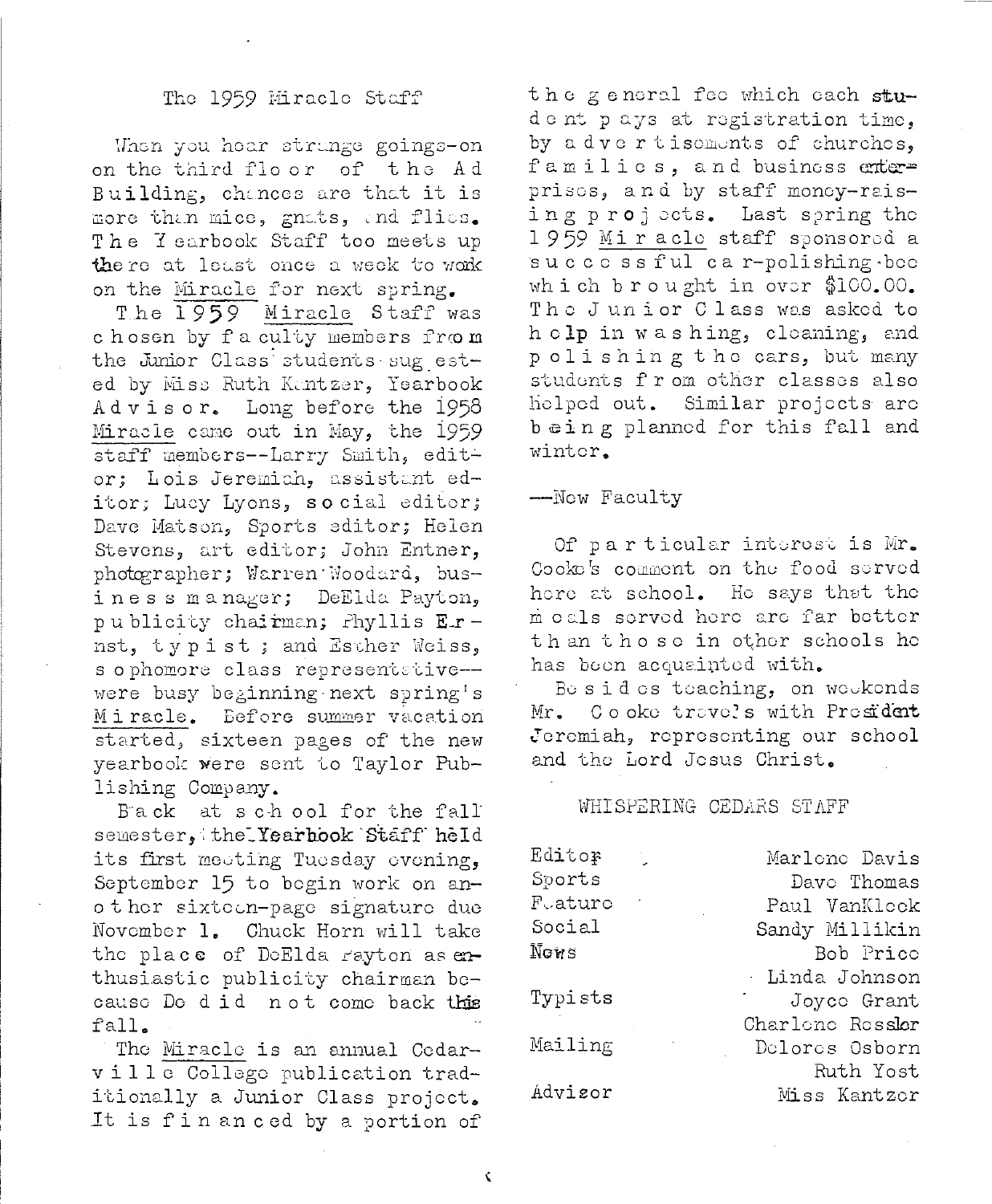#### FRESHMAN INITIATION

I

A program in the gym Tuesday evening climaxed two days of freshman initiation. This re plete with weird costumes and an early morning trip, has become a tradition here at C'edarville.

This year's rules for dress included· for the girls wearing four skirts, a man's shirt and necktie and colored short socks. Boys were required to wear pajamas under rolled up jeans, earrings on top of the ears, and shoes on opposite feet. Neither boys nor girls were to comb their hair and any sophomore could sytle boy's hair.

To the commany "Sound off, Freshie" from a sophomore, the freshmen answered:

I'm but a lowly freshman, I'm green behind the ears, To you the mighty sophomore, I'll gladly give my cheers, RAH, RAH, SOPHOMORES.

Initiation might consisted of <sup>a</sup> trial by jury for each freshman with Charlie (Brown) Fry as judge. Most of the freshmen were found guilty as charged, and were given appropriate penalties. Such penalties were egg shampoos, swallowing cat-eyes, egg races, proposals, alum water relays. The ebenings fun was ended on a serious note with the entire group singing the school song and dismissing in prayer.

Although initiation was just· two days in length for freshmen, an initiation committee spent nearly four weeks searching for beanies and planning the program.

Jim Entner was general chairman, and Esther Weiss, Girl's chairman for this event.

#### FACULTY RECEPTION

On ,September 25, at 8/::30 p.m .. the Faculty Reception was held in the Alford Memorial Gymnasium. It proved to be a very enjoyable evening for all with many a laugh. The reception is an annual event for the purpose of getting acquainted with the new teachers.

Getting the program underway was Bob Humphrey, who led in the singing of a few choruses. President Jeremiah gave a word of ·welcome to the new teachers. After a testimony from the new faculty members being honored, Mr.<br>Gergen, and Mr. Cooke, the girls trio sang "There's A New Song In My Heart", followed by an arrangement of "Lil' David" by the quartet. It was the first appearance on campus this fall for both of these musical groups.

Next on the program was a re- . production of registration day with students exaggerating <sup>a</sup> characteristic trait of each, teacher.

The teachers then had their chance to get even with the students by presenting various aspects of the music department. They presented the first Cedarville College marching band which was composed of eight members and directed by "Majorette" Wyland.

Bob again led in the singing of more choruses before refreshments were served. Mrs. Maddox was in charge of refreshments.

)